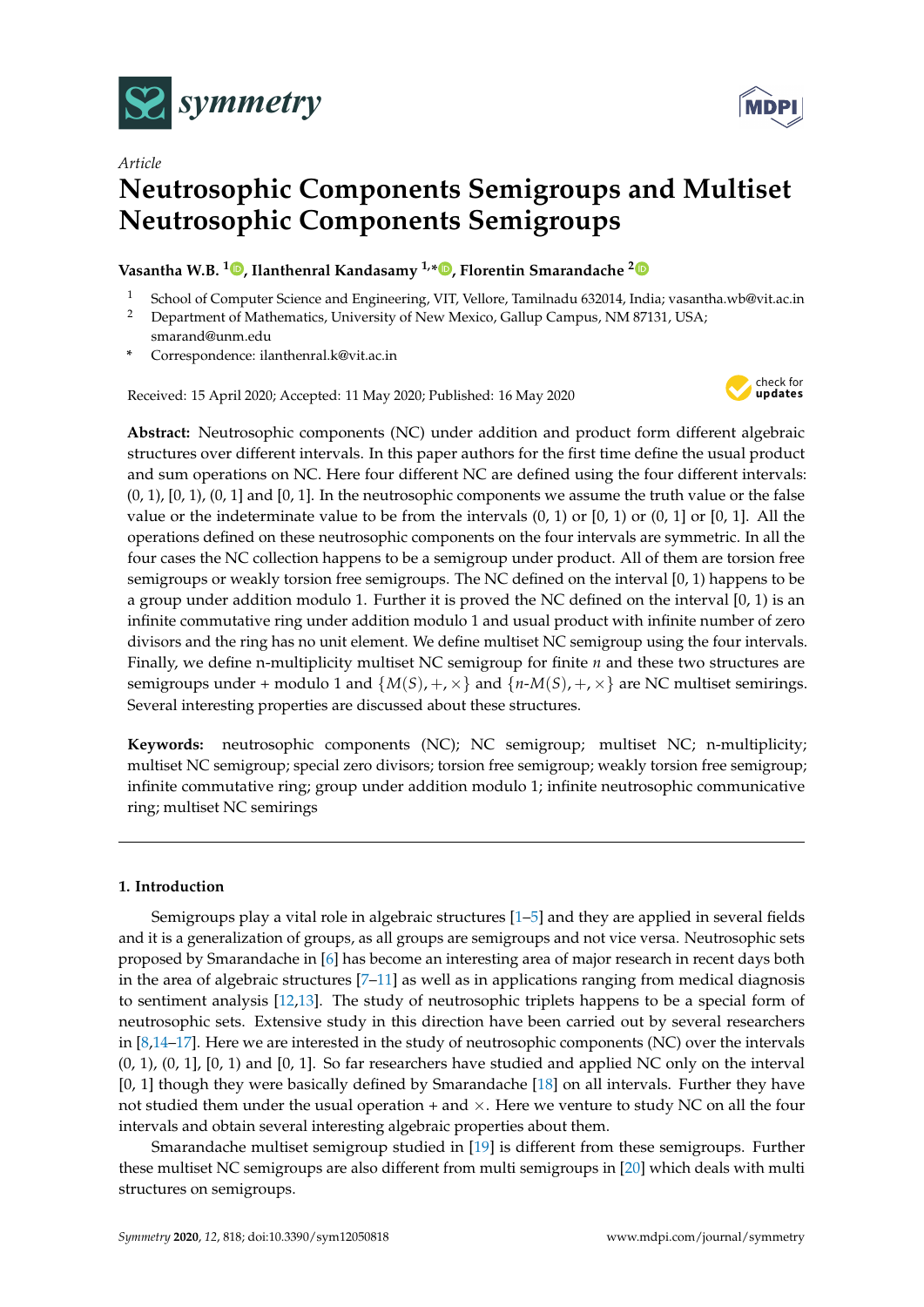Any algebraic structure becomes more efficient for application only when it enjoys some strong properties. In fact a set endowed with closed associative binary operation happens to be a semigroup. This semigroup structure does not yield many applications like algebraic codes or commutative rings or commutative semirings. Basically to have a vector space one needs at least the basic algebraic structure to be a group under addition. The same is true in case of algebraic codes. However none of the intervals [0, 1] or (0, 1) or (0, 1] can afford to have a group structure under +. One can not imagine of a group structure under product for no inverse element can be got for any element in these intervals. But when we consider the interval [0, 1) we see it is a group under addition modulo 1.

In fact for any collection of NC which are triplets to have a stronger structure than a semigroup we need to have a strong structure on the interval over which it is built. That is why this paper studies the NC on the interval  $[0, 1)$ . These commutative rings in  $[0, 1)$  can be used to built both algebraic codes on the NC for which we basically need these NC to be at least a commutative ring. With this motivation, we have developed this paper.

This paper further proves that multiset NC built on the interval  $[0, 1)$  happens to be a commutative semiring paving way to build multiset NC algebraic codes and multiset neutrosophic algebraic codes which can be applied to cryptography with indeterminacy.

The paper is organized as follows. Section one is introductory in nature. Section [2](#page-1-0) recalls the basic concepts of partial order, torsion free semigroup and neutrosophic set. Section [3](#page-2-0) introduces NC on the four intervals  $[0, 1]$ ,  $[0, 1]$ ,  $[0, 1)$  and  $(0, 1]$  and mainly prove they are infinite NC semigroups which are torsion free. The new notion of weakly torsion free elements in a semigroup is introduced in this paper and it is proved that NC semigroups built on intervals [0, 1] and [0, 1) are weakly torsion free under usual product  $\times$ . We further prove the NC built using the interval [0, 1) happens to be an infinite order commutative ring with infinite number of zero divisors and it has no unit. In Section [4](#page-4-0) we prove multiset NC built using these four intervals are multiset neutrosophic semigroups under usual product  $\times$ . We prove only in case of [0, 1) the multiset NC is a ring with infinite number of zero divisors and in all the other interval,  $M(S)$  is a torsion free or weakly torsion free semigroup under  $\times$ . Only in case of the interval [0, 1), *M*(*S*) is semigroup under modulo addition 1. In Section [5](#page-6-0) we define n-multiplicity multiset NC on all the intervals and obtain several interesting properties. Discussions about this study are given in Section [6](#page-8-0) and the final section gives conclusions and future research based on their structures.

## <span id="page-1-0"></span>**2. Basic Concepts**

In this section we introduce the basic concepts needed to make this paper a self contained one. We first recall the definition of partially ordered set.

**Definition 1.** There exist some distinct elements  $a, b \in S$  such that  $a < b$  or  $a > b$ , and other distinct elements  $b, c \in S$  *such that neither*  $b < c$  *nor*  $b > c$ , *then we say*  $(S, <)$  *is a partially ordered set. We say*  $(S, \leq)$  *is a totally ordered set if for every pair*  $a, b \in S$  *we have*  $a \leq b$  *or*  $b \geq a$ *.* 

*The set of integers is a totally ordered set and the power set of a set X; P(X) is only a partially ordered set.*

Next we proceed on to define torsion free semigroup.

**Definition 2.** A semigroup  $\{S, \times\}$  is said to be a torsion free semigroup if for  $a, b \in S$ ,  $a \neq b$ ,  $a^n \neq b^n$  for any  $1 \leq n < \infty$ .

We recall the definition of semiring in the following from [\[21\]](#page-10-4).

**Definition 3.** For a non empty set  $S$ ,  $\{S, +, \times\}$  is defined as a semiring if the following conditions are true

- *1.* {*S*, +} *is a commutative semigroup with 0 as its additive identity.*
- 2.  ${S, \times}$  *is a semigroup.*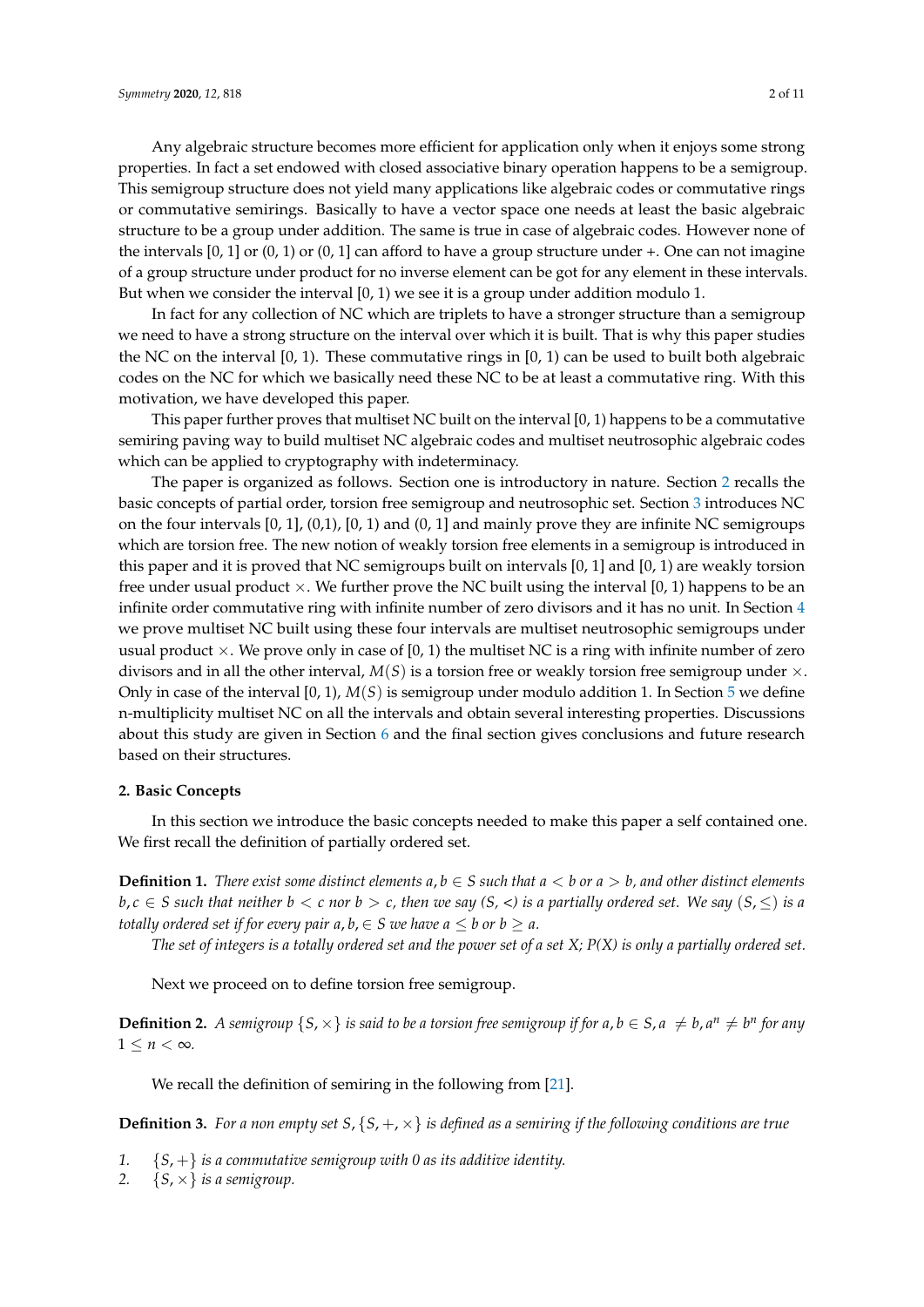*3.*  $a \times (b + c) = a \times b + a \times c$  for all  $a, b, c \in S$  follows distribution law.

*If*  $\{S, \times\}$  *is a commutative semigroup we call*  $\{S, +, \times\}$  *as a commutative semiring.* 

For more, see [\[21\]](#page-10-4).

For example, set of integers under product is a torsion free semigroup. Finally we give the basic definition of neutrosophic set.

**Definition 4.** *The Neutrosophic components (NC) is a triplet (a, b, c) where a is the truth membership function from the unit interval [0, 1], b is the indeterminacy membership function and c is the falsity membership function all of them are from the unit interval [0, 1].*

For more about Neutrosophic components (NC), sets and their properties please refer [\[6\]](#page-9-2). Next we proceed onto define the notion of multiset.

**Definition 5.** *A neutrosophic multiset is a neutrosophic set where one or more elements are repeated with same neutrosophic components or with different neutrosophic components.*

**Example 1.**  $M = \{a(0.3, 0.4, 0.5), a(0.3, 0.4, 0.5), b(1, 0, 0.2), b(1, 0, 0.2), c(0.7, 1, 0)\}$  *is a neutrosophic multiset. For more refer [\[18\]](#page-10-1). However we in this paper use the term multiset NC to denote elements of the form* {5(0.3, 0.4, 1), 3(0.6, 0, 1),(0, 0.7, 0.5)} *so 5 is the multiplicity of the NC (0.3, 0.4, 1) and 3 is the multiplicity of the NC (0.6, 0, 1) and 1 is the multiplicity of the NC (0, 0.7, 0.5).*

For more about multisets and multiset graphs [\[18,](#page-10-1)[22\]](#page-10-5).

### <span id="page-2-0"></span>**3. Neutrosophic Components (NC) Semigroups under Usual Product and Sum**

Throughout this section  $\{x, y, z\}$  will denote the truth value, indeterminate value, false value where  $x, y, z$  belongs to [0,1], the neutrosophic set. However we define special NC on the intervals  $(0, 1)$ ,  $(0, 1]$  and  $[0, 1)$ . We first prove  $S_1 = \{(x, y, z) / x, y, z \in (0, 1)\}$  is a semigroup under product and obtain several interesting properties about NC semigroups using the four intervals  $(0, 1)$ ,  $(0, 1]$ ,  $[0, 1)$ and [0, 1].

**Example 2.** Let  $a = (0.3, 0.8, 0.5)$  and  $b = (0.9, 0.2, 0.7)$  be any two NC in  $S_1$ . We define product  $a \times b =$ *(0.3, 0.8, 0.5)* × *(0.9, 0.2, 0.7) = (0.3* × *0.9, 0.8* × *0.2, 0.5* × *0.7) = (0.27, 0.16, 0.35). It is again a neutrosophic set in S*1*.*

**Definition 6.** The four NC  $S_1 = \{(x,y,z)/x,y,z \in (0,1)\}\$ ,  $S_2 = \{(x,y,z)/x,y,z \in [0,1)\}\$ ,  $S_3 =$  $\{(x, y, z)/x, y, z \in (0,1]\}$  and  $S_4 = \{(x, y, z)/x, y, z \in [0,1]\}$  are all only partially ordered sets for if  $a = (x, y, z)/x$  $y$ ,  $z$ ) and  $b$  = (s,  $r$ ,  $t$ ) are in  $S_i$  then  $a < b$  if and only if  $x < s$ ,  $y < r$ ,  $z < t$ ; but not all elements are ordered in  $S_i$ , that is why we say  $S_i$  are only partially ordered sets, and denote it by  $(S_i,\leq)$ ;where  $\leq$  denotes the classical *order relation over reals;*  $1 \le i \le 4$ *.* 

For instance if  $a = (0.3, 0.7, 0.5)$  and  $b = (0.5, 0.2, 0.3)$  are in  $S_i$  then  $a$  and  $b$  cannot be compared. If *d* = (0.8, 0.5, 0.7) and *c* = (0.6, 0.2, 0.5), then *d* > *c* or *c* < *d*.

In view of this we have the following theorem.

**Theorem 1.** Let  $S_1 = \{(x, y, z)/x, y, z \in (0, 1)\}$  be the collection of all NC which are such that the elements *x, y and z do not take any extreme values.*

- *1.* {*S*1, ×} *is an infinite order commutative semigroup which is not a monoid and has no zero divisors.*
- 2. *Every*  $a = (x, y, z)$  *in*  $S_1$  *will generate an infinite cyclic subsemigroup under product of*  $S_1$  *denoted by*  $(P, \times)$ .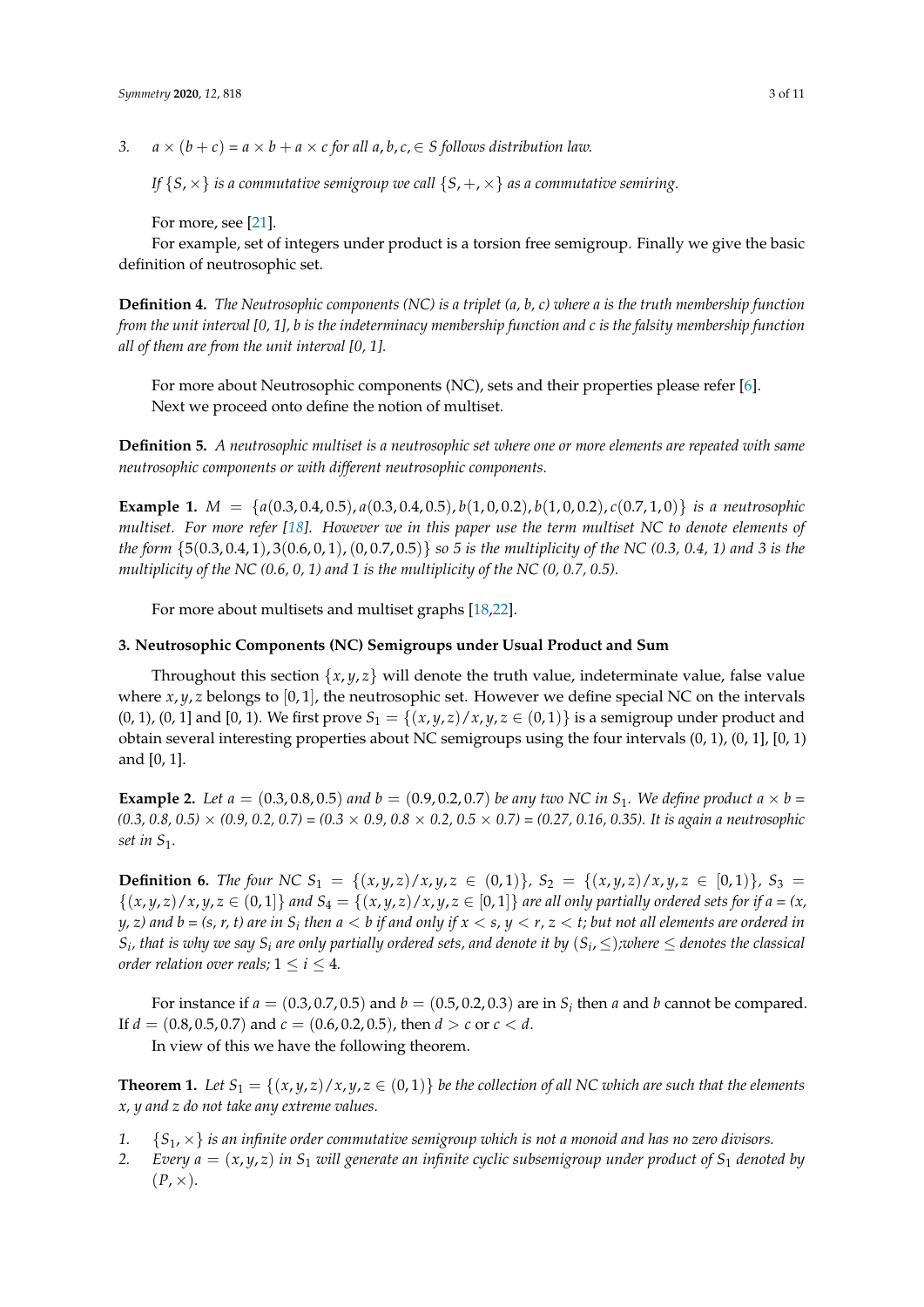*3. The elements of P forms a totally ordered set, (for if*  $a = (x, y, z) \in P$  *we see*  $a^2 = a \times a < a$ *).* 

*4.*  ${S_1, \times}$  *has no idempotents and*  ${S_1, \times}$  *is a torsion free semigroup.* 

**Proof.** Proof of 1: Clearly if  $a = (x, y, z)$  and  $b = (r, s, t)$  are in  $S_1$ , then  $a \times b = (x \times r, y \times s, z \times t)$  is in *S*<sub>1</sub>; as  $x \times r$ ,  $y \times s$  and  $z \times t \in (0, 1)$ . Hence,  $\{S_1, \times\}$  is a semigroup under product. Further as number of elements in  $(0, 1)$  is infinite so is  $S_1$ . Finally as the product in  $(0, 1)$  is commutative so is the product in *S*<sub>1</sub>. Hence the claim. (1, 1, 1) is not in *S*<sub>1</sub> as we have used only the open interval (0, 1), we see  ${S_1, \times}$ is not a monoid. *S*<sup>1</sup> has no zero divisors as the elements are from the open interval which does not include 0, hence the claim.

Proof of 2: Let  $a = (x, y, z)$  be in *S*, we see  $a \times a = (x \times x, y \times y, z \times z) = a^2$ , and so on  $a \times a \times ... \times a = a^n = (x^n, y^n, z^n)$  and *n* can take values from  $(0, \infty)$ . Thus *a* in S generates a cyclic subsemigroup of infinite order, hence the claim.

Proof of 3: Let  $P = \langle a \rangle$ , *a* generates the semigroup under product, it is of infinite order and from the property of elements in  $(0, 1)$ ;  $a > a^2 > a^3 >$  and so on  $> a^n$ . Hence the claim.

Proof of 4: If any  $a = (x, y, z) \in S_1$  as  $x, y, z \in (0, 1)$ , and x, y and z are torsion free so is a. We see  $a^2 \neq a$  for any  $a \in S_1$ . Further if  $a \neq b$  for no  $n \in (0, \infty)$ ;  $a^n = b^n$ . Hence the claim.

**Definition 7.** *The four NC*  $S_1$ ,  $S_2$ ,  $S_3$  *and*  $S_4$  *mentioned in definition* 6 *under the usual product*  $\times$  *forms a commutative semigroup of infinite order defined as the NC semigroups.*

**Theorem 2.** Let  $S_2 = \{(x, y, z)/x, y, z \in [0, 1)\}$  be the collection of NC.  $\{S_2, x\}$  is only a semigroup and not *a monoid and has infinite number of zero divisors. Further all other results mentioned in Theorem 1 are true with an additional property if*  $a \neq b$ *;*  $(a, b \in S_2)$  *we have* 

$$
\lim_{n \to \infty} a^n = \lim_{n \to \infty} b^n = (0, 0, 0)
$$

 $as (0, 0, 0) \in S_2$ .

Proof as in case of Theorem 1.

In view of this we define an infinite torsion free semigroup to be weakly torsion free if  $a \neq b$ ; but

$$
\lim_{n\to\infty}a^n=\lim_{n\to\infty}b^n
$$

Thus *S*<sup>2</sup> is only a weakly torsion free semigroup.

It is interesting to note  $S_1$  is contained in  $S_2$  and in fact  $S_1$  is a subsemigroup of  $S_2$ . The differences between  $S_1$  and  $S_2$  is that  $S_2$  has infinite number of zero divisors and the  $\lim_{n\to\infty} a^n = (0,0,0)$  exists in  $S_2$ and *S*<sup>1</sup> is torsion free but *S*<sup>2</sup> is weakly torsion free.

**Theorem 3.** Let  $S_3 = \{(x, y, z)/x, y, z \in (0, 1]\}$  be the collection of NC.  $\{S_3, x\}$  is a monoid and has no *zero divisors.*

Results 2 to 4 of Theorem 1 are true. Finally  $S_1$  is a subset of  $S_3$ , in fact  $S_1$  is a subsemigroup of  $S_3$ . The main difference between  $S_1$  and  $S_3$  is that  $S_3$  is a monoid and  $S_1$  is not a monoid. The difference between *S*<sup>2</sup> and *S*<sup>3</sup> is that *S*<sup>3</sup> has no zero divisors but *S*<sup>2</sup> has zero divisors and *S*<sup>3</sup> is a monoid.

Next we prove a theorem for *S*4.

**Theorem 4.** Let  $S_4 = \{(x, y, z) / x, y, z \in [0, 1]\}$ .  $\{S_4, \times\}$  is a semigroup and is a monoid and has zero *divisors. Other three conditions of Theorem 1 is true, but S*<sup>4</sup> *like S*<sup>2</sup> *is only a weakly torsion free semigroup.*

Proof as in case of Theorem 1. We have  $S_1$  contained in  $S_2$  and  $S_2$  is contained in  $S_4$  and  $S_1$ contained in *S*<sup>3</sup> and *S*<sup>3</sup> is contained in *S*4.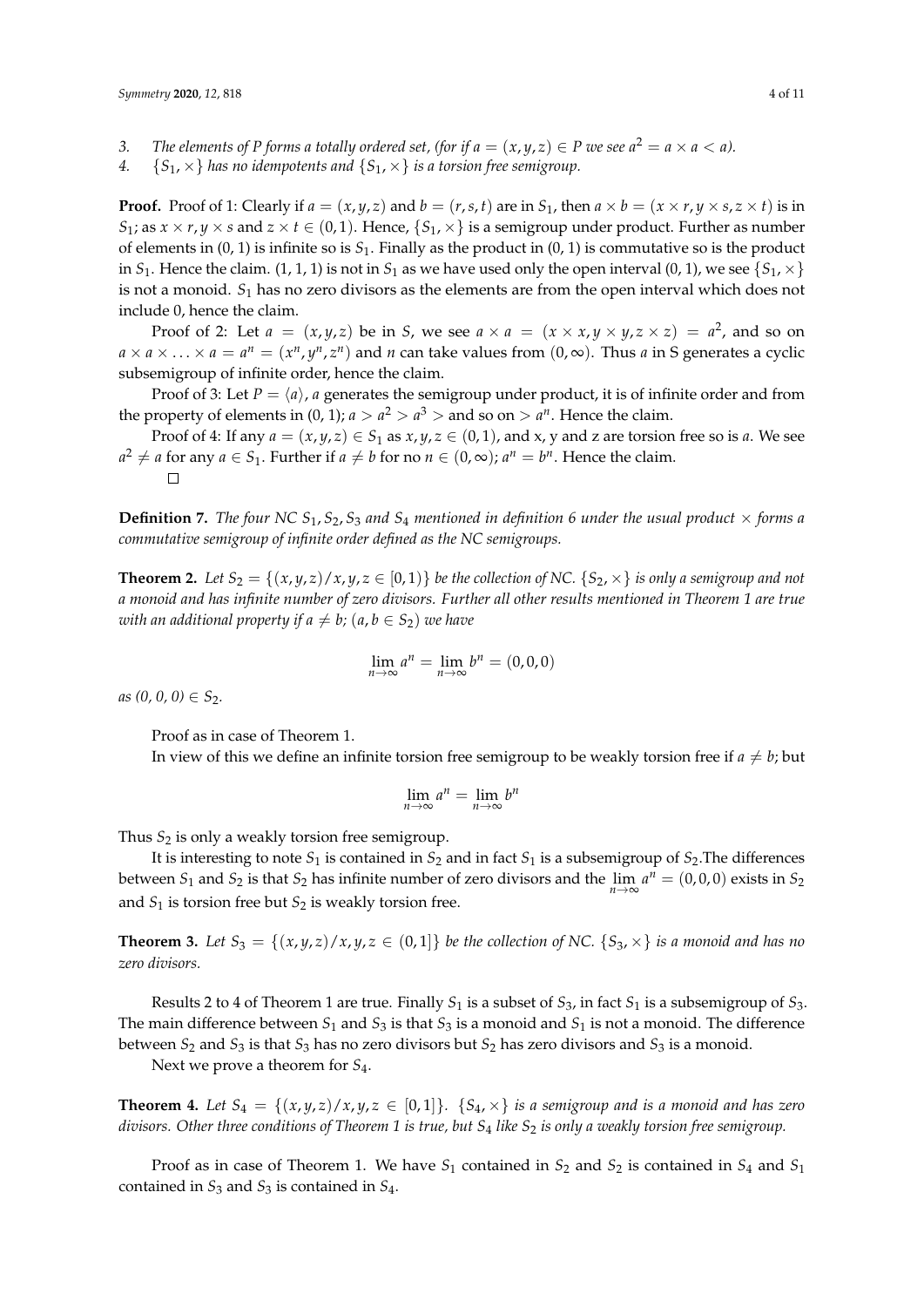However, it is interesting to note  $S_2$  and  $S_3$  are not related in spite of the above relations.

Now we analyse all these four neutrosophic semigroups to find out, on which of them we can define addition modulo 1. *S*<sup>1</sup> does not include the element (0, 0, 0) as 0 is not in (0, 1), so *S*<sup>1</sup> is not even closed under addition modulo 1. So *S*<sup>1</sup> in not a semigroup or a group under plus modulo 1. Since *S*<sup>3</sup> and *S*<sup>4</sup> contains (1, 1, 1) we cannot define addition modulo 1; hence, they can not have any algebraic structure under addition modulo 1. Now consider  $\{S_2, +\}$ , clearly  $\{S_2, +\}$  is a group under addition modulo 1.

In view of all these we have the following theorem.

**Definition 8.** *The NC* {*S*2, +} *under usual addition modulo 1 is a group defined as the NC group denoted by*  ${S_2, +}$ 

**Theorem 5.**  $\{S_2, +\}$  *is a group under addition modulo 1.* 

**Proof.** For any  $y, x \in S_2$ ,  $x + y \pmod{1} \in S_2$ .  $(0, 0, 0) \in S_2$  acts as additive identity. Further for every *x* there is a unique *y*  $\in S_2$  with *x* + *y* = (0, 0, 0). Hence the theorem.  $\square$ 

**Definition 9.** *The NC*  $S_2$  *under the operations of the usual addition + modulo 1 and usual product*  $\times$  *forms a commutative ring of infinite order defined as the NC commutative ring denoted by*  $\{S_2, +, \times\}$ 

**Theorem 6.**  $\{S_{2}, +, \times\}$  *is a commutative ring with infinite number of zero divisors and has no multiplicative identity (1, 1, 1).*

**Proof.** Follows from the Theorem 1 and the fact  $S_2$  is closed under + modulo 1 by Theorem 5. The distributive property is inherited from the number theoretic properties of modulo integers. As 1 is not in  $[0, 1)$ ;  $(1, 1, 1)$  is not in  $S_2$ , hence the result.  $\square$ 

Next we proceed on to define multiset NC semigroups in the following section.

## <span id="page-4-0"></span>**4. Multiset NC Semigroups**

In this section we proceed on to define multiset NC semigroups using *S*1, *S*2, *S*<sup>3</sup> and *S*4. We see  $M(S_1) = \{$  Collection of all multiset NC using elements of  $S_1$ . On similar lines we define  $M(S_2)$ ,  $M(S_3)$ and  $M(S_4)$  using  $S_2$ ,  $S_3$  and  $S_4$  respectively. We prove  $\{M(S_2), +, \times\}$  is a multiset neutrosophic semiring of infinite order.

Recall [\[18\]](#page-10-1), *A* is a multi neutrosophic set, then  $A = \{5(0.3, 0.7, 0.9), 12(0.6.0.2, 0.7), 8(0.1, 0.5, 0.1),$ (0.6, 0.7, 0.5)}; that is in the multiset neutrosophic set *A*; (0.3, 0.7, 0.9) has occurred 5 times; (0.6, 0.2, 0.7) has occurred 12 times or its multiplicity is 12 in *A* and so on.

Let  $M(S_1) = \{$  Collection of all multisets using the elements from  $S_1$ ,  $M(S_1)$  is an infinite collection. We just show how the classical product is defined on  $M(S_1)$ .

Let  $A = \{9(0.3, 0.2, 0.4), 2(0.6, 0.7, 0.1), (0.1, 0.3, 0.2)\}\$  and  $B = \{5(0.1, 0.2, 0.5), 10(0.8, 0.4, 0.5)\}\$  in  $M(S_1)$  be any two multisets. We define the classical product  $\times$  of *A* and *B* as follows;

> $A \times B = \{9(0.3, 0.2, 0.4) \times 5(0.1, 0.2, 0.5), 9(0.3, 0.2, 0.4) \times 10(0.8, 0.4, 0.5),\}$  $2(0.6, 0.7, 0.1) \times 5(0.1, 0.2, 0.5), 2(0.6, 0.7, 0.1) \times 10(0.8, 0.4, 0.5),$  $(0.1, 0.3, 0.2) \times 5(0.1, 0.2, 0.5), (0.1, 0.2, 0.5) \times 10(0.8, 0.4, 0.5)$  $=$  {45(0.03, 0.04, 0.2), 90(0.24, 0.08, 0.2), 10(0.06, 0.14, 0.05),  $20(0.48, 0.28, 0.05), 5(0.01, 0.06, 0.1), 10(0.08, 0.08, 0.25)\};$

 $A \times B$  is in  $M(S_1)$ , thus  $\{M(S_1), \times\}$  is a commutative semigroup of infinite order defined as the multiset NC semigroup.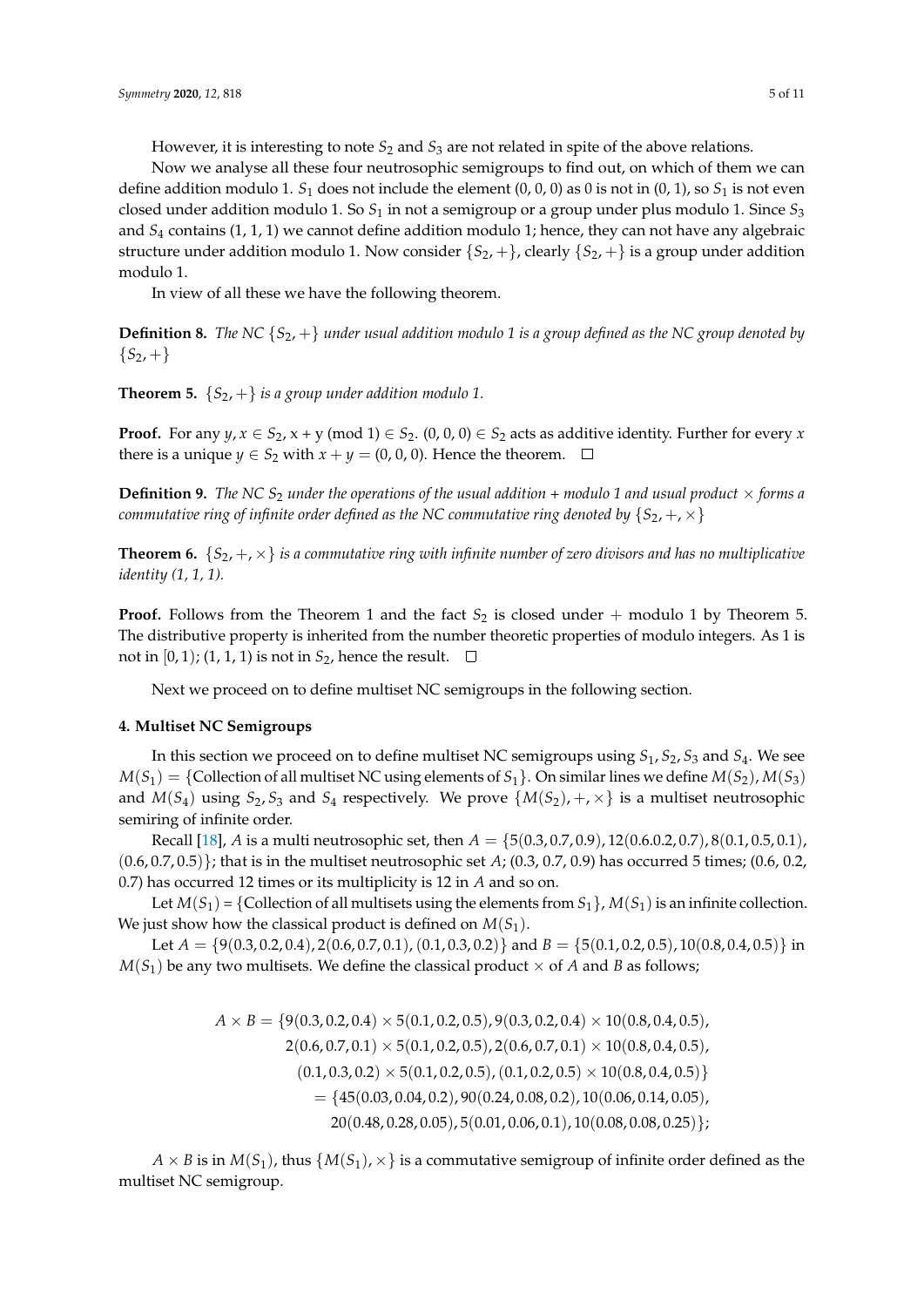**Definition 10.** Let  $M(S_i)$  be the multi NC using elements of  $S_i$  ( $i = 1, 2, 3, 4$ ),  $\{M(S_i), \times\}$  on the usual *product*  $\times$  *is defined as the multiset neutrosophic semigroup for i* = 1, 2, 3 *and* 4.

**Definition 11.** Let  $\{S_2, \times\}$  be the multiset NC semigroup under  $\times$ , elements of the form  $(a, 0, 0)$ ,  $(0, b, c)$ *and so on which are infinite in number with*  $a, b, c \in S_2$  *contribute to zero divisors. Hence multisets using these types of elements contribute to zeros of the form*  $n(0, 0, 0)$ ;  $1 < n < \infty$ . As the zeros are of varying multiplicity *we call these zero divisors as special type of zero divisors.*

We will provide examples of them.

**Example 3.** Let  $R = \{(S_2), \times\}$  be the multiset NC semigroup under product. Let  $A = (0.6, 0, 0)$  and  $B =$ *(0, 0.4, 0.5) be in R, A*  $\times$  *B* = *(0, 0, 0). Take D* = {9(0.6, 0.9, 0)} *and E* = 9(0, 0, 0.4) *in R; we get D*  $\times$  *E* =  $\{81(0,0,0)\}$ . Take  $W = \{7(0,0.5,0), 4(0,0.6,0)\}$  and  $V = \{(0.7,0,0.4), 20(0.8,0,0)\}$  be two multisets in R;  $W \times V = \{7 \times 44(0,0,0) + 7 \times 20(0,0,0) + 4 \times 44(0,0,0) + 4 \times 20(0,0,0)\} = \{704(0,0,0)\}\$ is a special *type of zero divisor of R.*

*Thus*  $M(S_2)$  *is closed under the binary operation*  $\times$ *.* 

**Theorem 7.** The neutrosophic multiset semigroups  $\{M(S_i), \times\}$  for  $i = 1, 2, 3, 4$  are commutative and of *infinite order satisfying, the following properties for each*  $M(S_i)$ ;  $i = 1, 2, 3, 4$ .

- *1.* {*M*(*S*1), ×} *has no trivial or non-trivial special type of zero divisors and no trivial or non-trivial idempotents.*
- 2.  ${M(S_2), \times}$  *has infinite number of special type of zero divisors and no non-trivial idempotents.*
- *3.* {*M*(*S*3), ×} *has no trivial or non-trivial special zero divisors but has (1, 1, 1) as identity and has no non trivial idempotents.*
- *4.* {*M*(*S*4), ×} *has non-trivial special type of zero divisors and has (1, 1, 1) as its identity and has idempotents of the form*  $\{(0,1,0), (1,1,0), (0,0,1), (1,0,1)$  *and so on*  $\}$ *.*
- **Proof.** 1. Follows from the fact that  $S_1$  has no zero divisors and idempotents as it is built on the interval (0, 1).
- 2. Evident from the fact  $S_2$  is built on [0, 1) so has special type of zero divisors by definition but no idempotent.
- 3. True from the fact  $S_3$  is built on  $(0, 1]$ , so  $(1, 1, 1) \in M(S_3)$ .
- 4. *S*<sub>4</sub> which is built on [0, 1] has infinite special type of zero divisors as  $(0, 0, 0) \in S_4$  by Definition 11 and  $(1, 1, 1) \in M(S_4)$  and has idempotents of the form  $\{(0, 1, 0), (1, 1, 0), (0, 0, 1), (1, 0, 1)\}$  and so on  $\}$ .

Hence the claims of the theorem.  $\square$ 

Now we proceed onto define usual addition on  $M(S_1)$ 

 $S_1 = \{(x, y, z)/x, y, z \in (0, 1)\}\$ in not even closed under addition. For there are  $x, y \in (0, 1)$  such that  $x + y$  is 1 or greater than 1, so these elements are not in  $(0, 1)$ , hence our claim.

Recall  $S_2 = \{(x, y, z)/x, y, z \in [0, 1)\}\.$  We can define addition modulo 1 and product under that addition both  $S_2$  and  $[0, 1)$  are closed.

Let  $a = (0.7, 0.6, 0.9)$  and  $b = (0.5, 0.9, 0.4)$  be in  $S_2$ , we find  $a + b$  mod 1.

 $a + b = (0.7, 0.6, 0.9) + (0.5, 0.9, 0.4) = (0.7 + 0.5 \pmod{1}, 0.6 + 0.9 \pmod{1}, 0.9 + 0.4 \pmod{1}) =$ (0.2, 0.5, 0.3) is in *S*2. (0, 0, 0) in *S*<sup>2</sup> acts as the additive identity.

For every  $a \in S_2$  there is a unique  $b \in S_2$  such that  $a + b = (0, 0, 0) \mod 1$ . Thus  $(S_2, +)$  is a NC group of infinite under addition modulo 1. Further  $(S_2, \times)$  is a semigroup under product of infinite order which is commutative and not a monoid as (1, 1, 1) is not in *S*2.

Now we illustrate how addition is performed on any two neutrosophic multisets in  $M(S_2)$ .

Let  $A = \{7(0.3, 0.8, 0.45), 9(0.02, 0.41, 0.9), (0.6, 0.3, 0.2)\}\$  and  $B = \{5(0.1, 0, 0.9), 2(0.6, 0.5, 0)\}\$ be any two multisets of  $M(S_2)$ . To find the sum of *A* with *B* under addition modulo 1.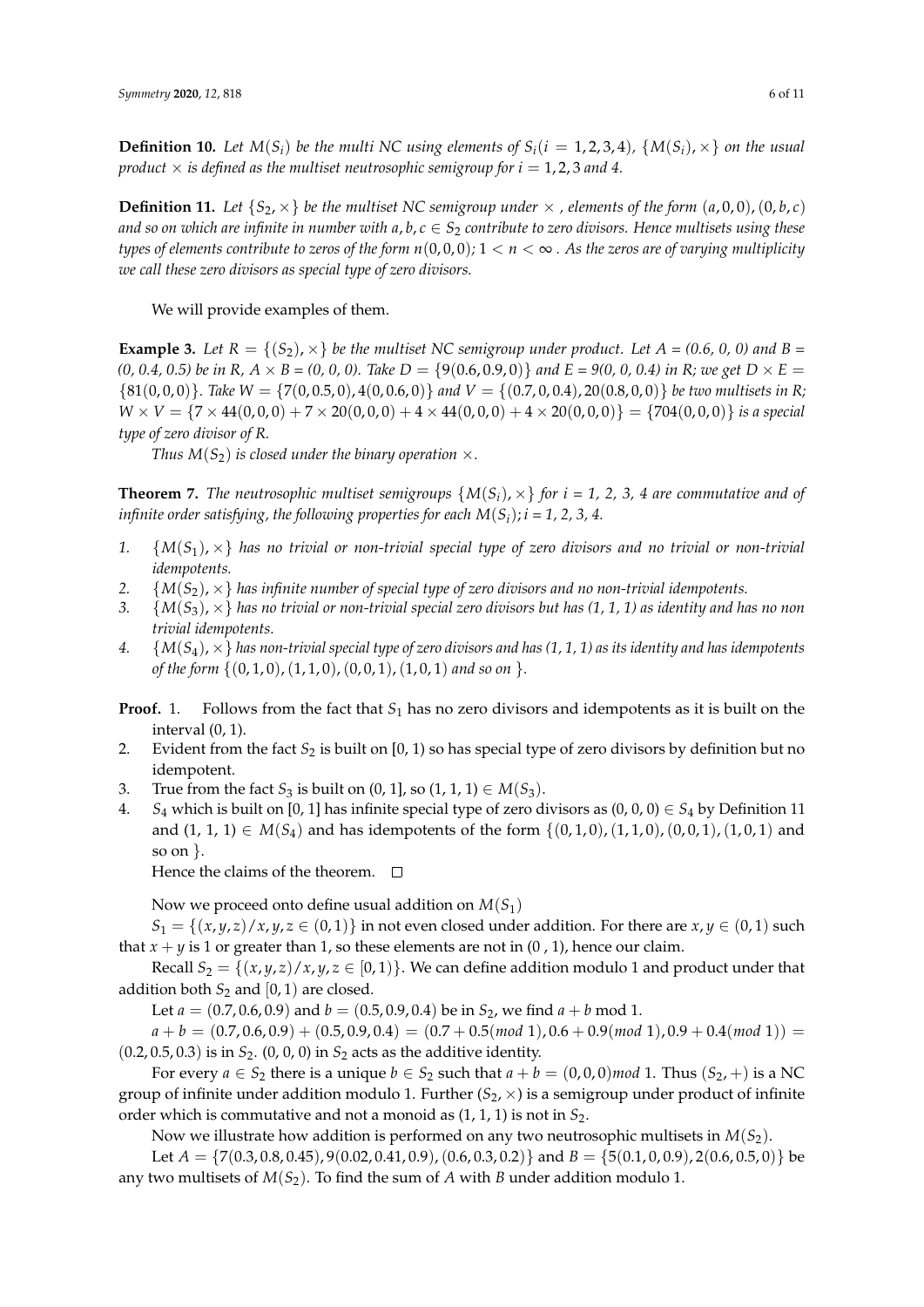*A* + *B* = { 35[(0.3, 0.8, 0.45) + (0.1, 0, 0.9)]mod 1, 45[(0.02, 0.41, 0.9) + (0.1, 0, 0.9)]mod 1, 5[(0.6, 0.3,  $(0.2) + (0.1,0,0.9)$ ]mod 1, 14 $[(0.3, 0.8, 0.45) + (0.6, 0.5, 0)$ ]mod 1, 18 $[(0.02, 0.41, 0.9) + (0.6, 0.5, 0)$ ]mod 1,  $2[(0.6, 0.3, 0.2) + (0.6, 0.5, 0)] \text{mod } 1$  = {35(0.4, 0.8, 0.35), 45(0.12, 0.41, 0.8), 5(0.7, 0.3, 0.1), 14(0.9, 0.3, 0.45),  $18(0.62, 0.91, 0.9)$ ,  $2(0.2, 0.8, 0.2)$ 

is in  $M(S_2)$ . This is the way addition modulo 1 operation is performed. For  $M(S_3)$  and  $M(S_4)$  we can not define usual addition modulo 1 as  $(1, 1, 1) \in M(S_3)$  and  $M(S_4)$ .

Next we proceed on to describe the product of any two elements in *M*(*S*2). We take the above *A* and *B* and find  $A \times B$ .  $A \times B = \{35[(0.3,0.8,0.45) \times (0.1, 0, 0.9)]$ , 45 $[(0.02, 0.41, 0.9) \times (0.1, 0, 0.9)]$ , 5 $[(0.6, 0.9) \times (0.1, 0.9) \times (0.1, 0.9)]$  $(0.3, 02) \times (0.1, 0, 0.9)$ ],  $14[(0.3, 0.8, 0.45) \times (0.6, 0.5, 0)]$ ,  $18[(0.02, 0.41, 0.9) \times (0.0.6, 0.5, 0)]$ ,  $2[(0.6, 0.3, 0.2)$  $\times (0.6, 0.5, 0)] = \{35(0.03, 0, 0.405), 45(0.002, 0, 0.81), 5(0.06, 0, 0.18), 14(0.18, 0.4, 0), 18(0.012, 0.205, 0),$ 2(0.36, 0.15, 0)}, is in *M*(*S*2).

**Theorem 8.**  $\{M(S_2), +\}$  *is a multiset NC semigroup under addition modulo 1.* 

**Proof.**  $M(S_2)$  is closed under the binary operation addition modulo 1. Thus  $M(S_2)$  is the neutrosophic multiset semigroup under + modulo 1.  $\square$ 

Now we proceed on to define a special type of zero divisors. In view of this we have the following theorem.

**Theorem 9.**  $R = \{M(S_2), \times\}$  *is an infinite commutative multiset NC semigroup, which is not a monoid and has special type of zero divisors.*

**Proof.** We see  $M(S_2)$  under the binary operation product is closed and is associative as the base set  $S_2$ is associative and commutative and is closed under the binary operation product. Thus  $\{(S_2),\times\}$  is commutative semigroup of infinite order. Further  $M(S_2)$  does not contain (1, 1, 1) so  $\{M(S_2),\times\}$  is not a monoid.

From the above definition and description of special zero divisors *R* has infinite number of them.  $\square$ 

We have the following theorem.

**Theorem 10.**  $\{M(S_2), +, \times\}$  *is a NC multiset commutative semiring of infinite order which has infinite numbers of special type of zero divisors.*

**Proof.** Follows from Theorem 8 and Theorem 9. □

Next we proceed on to define n- multiplicity neutrosophic multisets and derive some properties related with them.  $M(S_3)$  and  $M(S_4)$  are just multiset NC semigroups under product and in fact they are monoids. Further  $M(S_4)$  has infinite number of special zero divisors.

## <span id="page-6-0"></span>**5. n-Multiplicity Neutrosophic Set Semigroups Using** *S*1, *S*2, *S*<sup>3</sup> **and** *S*<sup>4</sup>

In this section we define the new notion of n-multiplicity NC using *S*1, *S*2, *S*<sup>3</sup> and *S*4. We prove these n-multiplicity NC are of infinite order but what is restricted is the multiplicity n, that is any element cannot exceed multiplicity n; it can maximum be n, where n is a positive finite integer. Finally we prove  $\{M(S_2), +, \times\}$  where  $S_2 = [0, 1)$  is a NC n-multiset commutative semiring of infinite order.

We will first illustrate this situation by some examples before we make an abstract definition of them.

**Example 4.** Let  $4-M(S_1) = \{ \text{collection all multisets with entries from } S_1 = \{(x,y,z)/x,y,z \in S_1\}$  $(0, 1)$ }, such that any element in S<sub>1</sub> can maximum repeat itself only four times}. Here  $n =$ 4, *A* = {4(0.5, 0.7, 0.4), 3(0.1, 0.9, 0.7), 4(0.1, 0.2, 0.3), 4(0.7, 0.8, 0.4), 4(0.8, 0.8, 0.8), 2(0.9, 0.9, 0.9),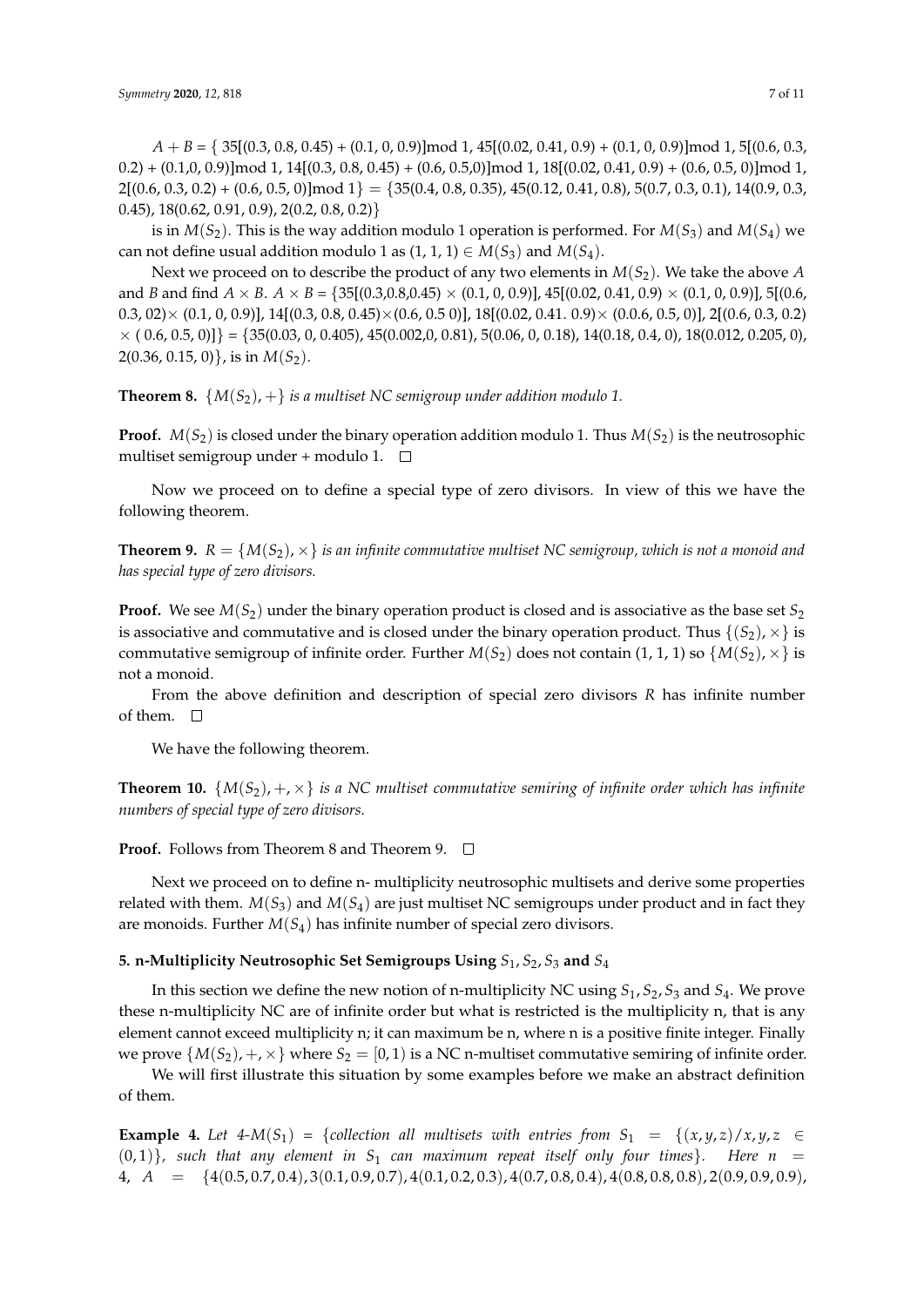3(0.7, 0.9, 0.6),(0.6, 0.1, 0.1)} *be a 4-multiplicity multiset from 4-M*(*S*1)*. We see the NC* (0.5, 0.7, 0.4),(0.1, 0.2, 0.3),(0.7, 0.8, 0.4) *and (0.8, 0.8,0.8) have multiplicity four which is the highest multiplicity an element of 4-M*(*S*1) *can have. The NC (0.1, 0.9, 0.7) and (0.7,0.9,0.6) have multiplicity 3. The multiplicity of (0.9, 0.9, 0.9) is two and that of (0.6, 0.1, 0.1) is one. Clearly S*<sup>1</sup> *does not contain the extreme values 0 and 1 as*  $S_1$  *is built using the open interval (0, 1). However on*  $M(S_1)$  *we can not define addition.*

Thus  $4-M(S_1)$  can not have the operation of addition defined on it. Now we show how the operation  $\times$  is defined on 4-*M*(*S*<sub>1</sub>) for the some *A*, *B*  $\in$  4-*M*(*S*<sub>1</sub>). Now

$$
A \times B = \{3(0.3, 0.7, 0.8), 2(0.5, 0.9, 0.6), 4(0.2, 0.3, 0.4)\} \times \{(0.1, 0.3, 0.7), 2(0.5, 0.7, 0.1)\}
$$
  
=  $\{3(0.03, 0.21, 0.56), 2(0.05, 0.27, 0.42), 4(0.02, 0.09, 0.28), 6(0.15, 0.49, 0.08), 4(0.25, 0.63, 0.06), 8(0.1, 0.21, 0.04)\}$ 

we now use the fact we can have maximum only 4 multiplicity of an element so we replace 6(0.15, 0.49, 0.08) by 4(0.15, 0.49, 0.08) and 8(0.1, 0.21, 0.04) by 4(0.1, 0.21, 0.04). Now the thresholded product is {(3(0.03, 0.21, 0.56), 2(0.05, 0.27, 0.42), 4(0.02, 0.09, 0.28), 4(0.15, 0.49, 0.08), 4(0.25, 0.63, 0.06),  $4(0.1, 0.21, 0.04))$   $\in 4-M(S_1)$ .

 ${4-M(S_1),\times}$  is a commutative neutrosophic multiset semigroup of infinite order and the multiplicity of any element cannot exceed 4.

This semigroup is not a monoid and it has no special zero divisors or zero divisors or units.

**Definition 12.** 12 Let  $n-M(S_i) = \{$  collection of all multisets with entries from  $S_i$  of at-most multiplicity  $n; 2 \le n < \infty$  { $1 \le i < 4$ }. *n*-*M*(*S<sub>i</sub>*) *under usual product*,  $\times$  *is defined as the n-multiplicity NC semigroup,*  $1 \le i \le 4$ .

In view of this we have the following theorem.

**Theorem 11.** Let  $n$ - $M(S_i) = \{t(x, y, z) | x, y, z \in S_i; 1 \le t \le n\}$  be the n-multiplicity neutrosophic multisets  $(1 \le i \le 4)$ .

- 1. *n*- $M(S_i)$  is not closed under the binary operation '+' under usual addition, for  $i = 1$ , 3 and 4.
- 2. *n*- $M(S_i)$  *is a (n-multiplicity neutrosophic multiset) semigroup under the usual product for i = 1, 2, 3 and 4.*
- 3.  ${n-M(S_i), \times}$  *is a monoid for i* = 3 *and* 4...
- 4.  $\{n-M(S_i),\times\}$  *has no special zero divisors if*  $S_i = S_1$  *and*  $S_3$  *but they have no non trivial idempotents.*  $S_2$ *and special zero divisors and no non trivial idempotents, but S*<sup>4</sup> *has both non trivial special zero divisors and non trivial idempotents.*

**Proof.** Proof of 1: If  $A = \{(0.3, 0.8, 0.9)\}$  and  $B = \{(0.4, 0.3, 0.1)\} \in \mathbb{R}$ - $M(S_i)$ .  $A + B = \{(0.7, 1.1, 0.4, 0.3, 0.1)\}$ 1.0)}  $\notin$  n-*M*(*S*<sub>*i*</sub>) as *S*<sub>*i*</sub> when built using *S*<sub>3</sub> and *S*<sub>4</sub> and by example 4 n-*M*(*S*<sub>1</sub>). Only *M*(*S*<sub>2</sub>) is closed under addition.

Proof of 2: Since  $(S_i, \times)$  is closed under product so is n- $M(S_i)$  with replacing the numbers greater than *n* by *n* in the resultant product;  $i = 1, 2, 3$  and 4 are semigroups, hence the claim.

Proof of 3: As  $(1, 1, 1) \in S_3$  and  $S_4$  so is in n- $M(S_3)$  and n- $M(S_4)$  respectively so they are monoids. Proof of 4: n- $M(S_i)$  has no special zero divisors in case of  $S_1$  and  $S_3$ . Finally  $S_i = \{(x, y, z) | x, y, z \in S_1\}$  $S_i$ , has zero divisors and special zero divisors in case of  $S_2$  and  $S_4$  for  $i = 2$  and 4, and non trivial idempotents contributed by 0's and 1's only in case of *S*4. Hence the theorem.

 $\Box$ 

**Example 5.** Let  $5-M(S_2) = \{Collection of all networks multiple the *multisets* which can occur at most$ *5-times that is the multiplicity is 5 with elements from*  $S_2 = \{(x, y, z) | x, y, z \in [0, 1)\}\}$  Let  $A =$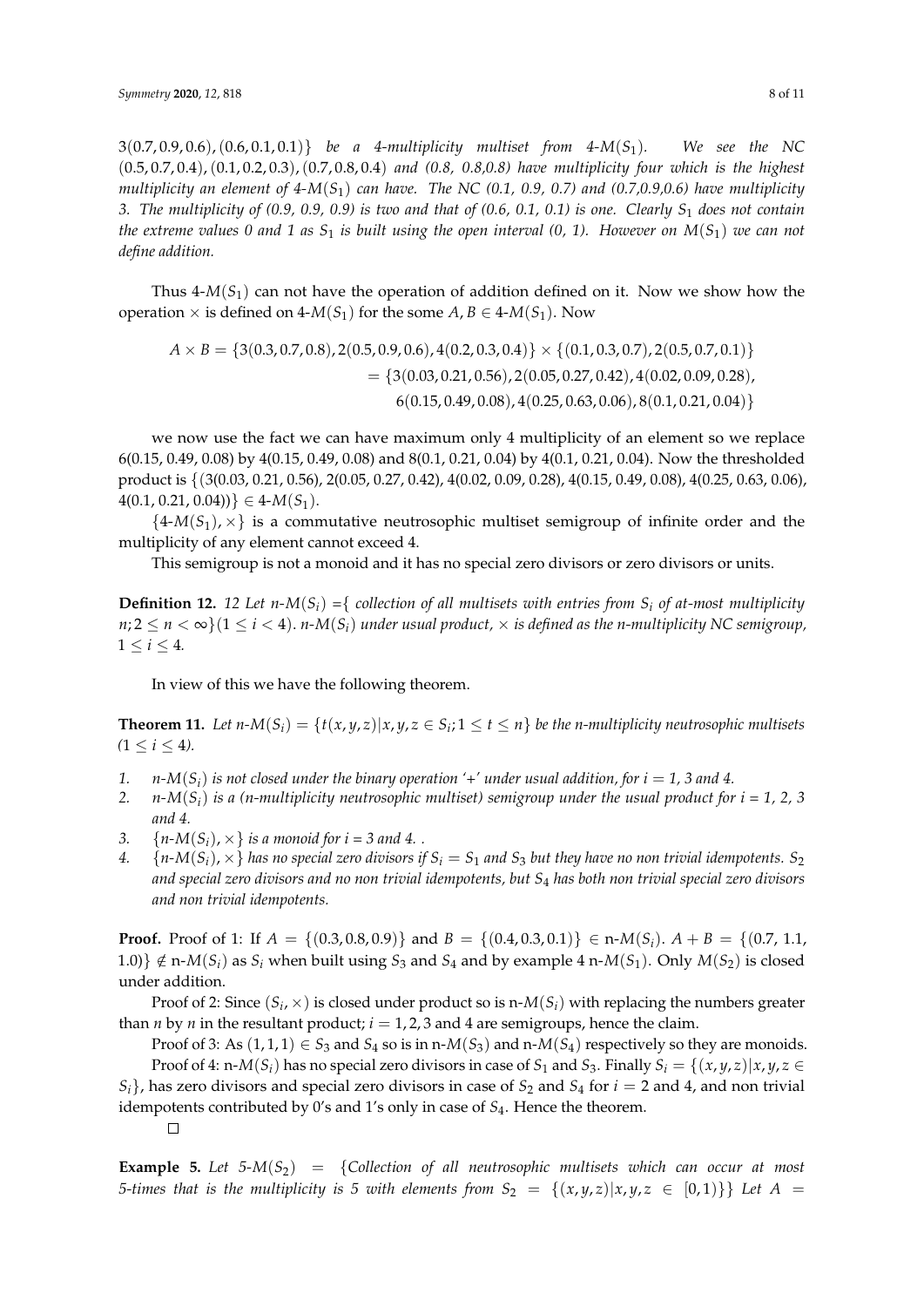4(0.2, 0.5, 0.7), 3(0.1, 0.2, 0.3), 5(0.3, 0.1, 0.2),(0.1, 0.2, 0.8) ∈ *5-M*(*S*2) *We see the multiplicity of (0.3, 0.1, 0.2) is 5 others are less than 5.*

*Let A* = {*3(0.3, 0.2, 0), 4(0.5, 0.6, 0.9), 5(0.1, 0.2, 0.7)*} *and B* = {*4(0.8, 0.1, 0.9), 2(0.6, 0.6, 0.6)*} ∈ *5-M*(*S*2)*. Now we first find A* × *B* = {*5(0.24, 0.02, 0), 5(0.4, 0.06, 0.81), 5(0.08, 0.02, 0.63), 5(0.06, 0.12,*  $(0.42)$ }  $\in$  5(*M*(*S*<sub>2</sub>)*.* 

*A* + *B* = {*5(0.1, 0.3, 0.9), 5(0.9, 0.8, 0.6), 5(0.3, 0.7, 0.8), 5(0.9, 0.3, 0.6), 5(0.1, 0.2, 0.5), 5(0.7, 0.8, 0.3)*} ∈ *5-M*(*S*2). *Addition is done modulo 1. However we have closure axiom to be true under + for elements in*  $S_2$  *and in case of*  $S_1$ *;*  $0 \notin S_1$  = (0, 1)). This closure axiom is flouted.

*If addition modulo 1 is done we have to see that 1 is not included in the interval and 0 is included in that interval so we need to have only closed open interval [0, 1). Under these two constraints only we can make*  $S_2$  *as well as*  $M(S_2)$  *and n-* $M(S_2)$  *as semigroups under addition modulo* 1.

We can built strong structure only using the [0, 1).

**Theorem 12.** Let  $n-M(S_2)$  = Collection of all multisets of S built using  $S_2 = \{(x, y, z) | x, y, z \in [0, 1)\}\$  with *multiplicity less than or equal to n;*  $2 \le n \le \infty$ 

{ *n-M*(*S*2), ×} *is a commutative neutrosophic multiset semigroup of infinite order and is not a monoid, n-M*(*S*2) *has infinite number of zero divisors.*

**Proof.** If A and  $B \in \text{n-}M(S_2)$  we find  $A \times B$  and update the multiplicities in  $A \times B$  to be less than or equal to n so that  $A \times B \in \text{n-M}(S_2)$ . by Theorem 11(2).

Clearly  $(1, 1, 1) \notin n-M(S_2)$  so is not a monoid.  $\Box$ 

**Theorem 13.**  $B = \{n-M(S_2), +, \times\}$ , the *n*-multiplicity multiset NC is a commutative semiring of infinite *order and has no unit, where*  $S_2 = [0, 1)$ *.* 

**Proof.** Follows from the fact  $\{ n-M(S_2), + \}$  is a commutative semigroup under addition modulo 1, Theorem 11(1) and Theorem 12 and  $\{n-M(S_2),\times\}$  is a commutative semigroup under  $\times$ . Hence the claim.

 $\Box$ 

#### <span id="page-8-0"></span>**6. Discussions**

The main motive of this paper is to construct strong algebraic structures with two binary operations on the NC. Here we are able to get a NC commutative ring structure using the base interval as [0, 1). This will lead to future research of constructing Smarandache neutrosophic vector spaces and Smarandache neutrosophic algebraic codes using the same interval [0, 1). Now using the same interval [0, 1], we construct multiset NC and n-multiset NC  $2 \le n < \infty$ . On these we were able to built only neutrosophic multiset(n-multiplication set) commutative semiring structure. Now using these we can construct Smarandache multiset neutrosophic semi vector spaces which will be taken as future research. So this is significant first step to develop other strong structures and apply them to NC codes and NC cryptography.

### **7. Conclusions**

In this paper, authors have made a study of NC on the 4-intervals  $(0, 1)$   $(0, 1]$ ,  $[0, 1]$  and  $[0, 1)$ . We define usual + and  $\times$  on these intervals which is very different from the study taken so far. The main properties enjoyed by these NC semigroups are developed. Further of these intervals only the interval [0, 1) gives a nice algebraic structure viz an abelian group under usual addition modulo 1, which in turn helps in constructing NC commutative ring under usual addition modulo 1 and product, the ring has infinite number of zero divisors, whereas all the other intervals are semigroups/monoids which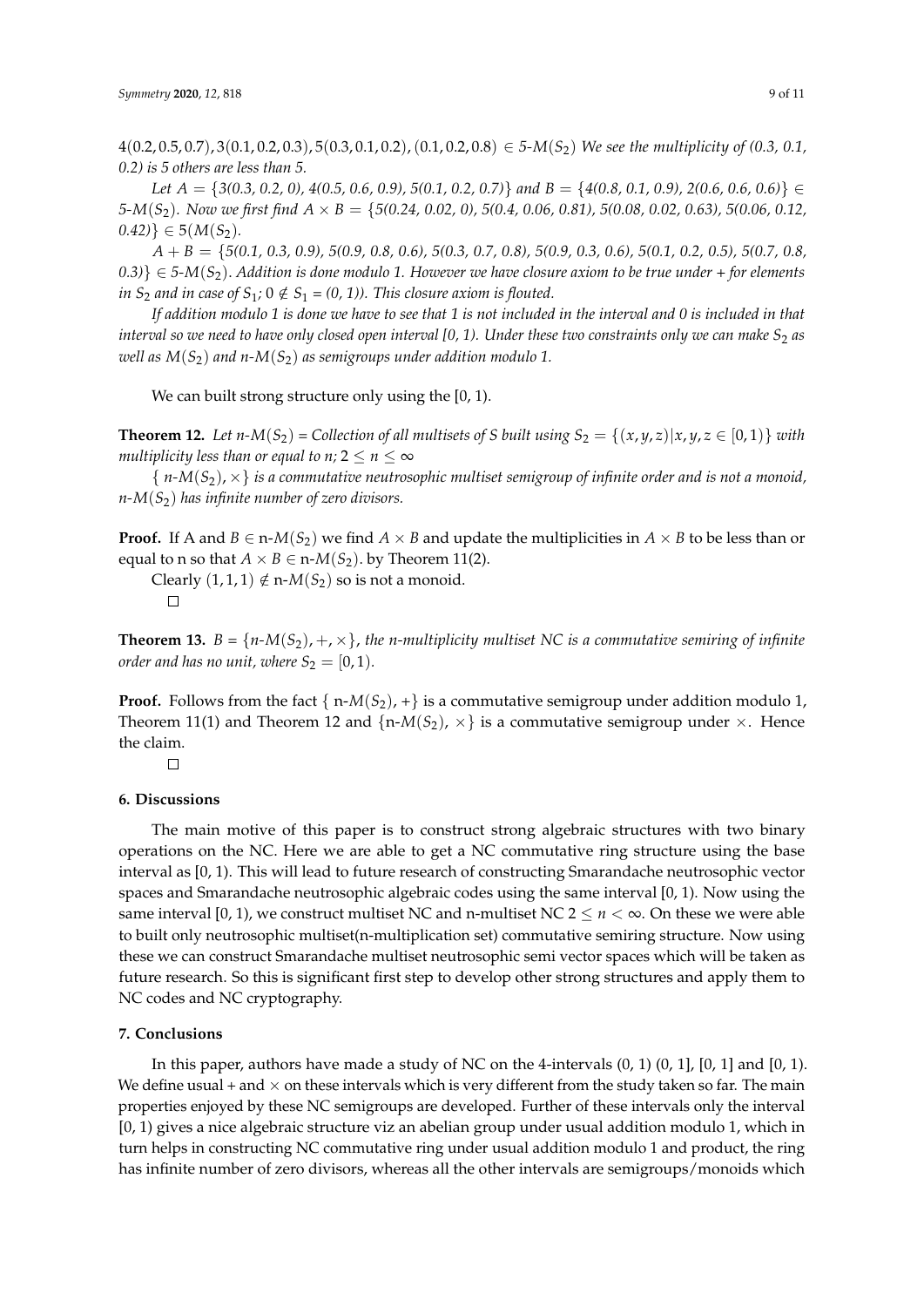are torsion free or weakly torsion free of infinite order under ×. Further in this paper we introduce the notion of multiset NC semigroups using these four intervals under product. Furthermore, the multiset NC forms a commutative semiring with zero divisors only when the interval [0, 1) is used. Finally we introduce n-multiplicity multiset using these NC. They are also semigroups which is torsion free or weakly torsion free under product.

For future research we will be using the product and addition modulo 1 in the place of min and max in Single Valued Neutrosophic Set (SVNS) and would compare the results with the existing ones when applied as SVNS models to real world problems.

Apart from all these we can use these NC, multiset NC and n-multiplicity multiset NC to built NC codes which is one of the applications to neutrosophic cryptography which will be taken up by the authors for future research.

**Author Contributions:** Conceptualization, V.W.B.; writing–original draft preparation, I.K.; writing–review and editing, F.S. All authors have read and agreed to the published version of the manuscript.

**Funding:** This research received no external funding.

**Acknowledgments:** We would like thanks the reviewers for their valuable suggestions.

**Conflicts of Interest:** The authors declare no conflict of interest.

### **Abbreviations**

The following abbreviations are used in this manuscript:

SVNS Single Valued Neutrosophic Set

#### **References**

- <span id="page-9-0"></span>1. Herstein, I.N. *Topics in Algebra*; John Wiley & Sons: Hoboken, NJ, USA, 2006.
- 2. Hall, M. *The Theory of Groups*; Courier Dover Publications: Mineola, NY, USA, 2018.
- 3. Howie, J.M. *Fundamentals of Semigroup Theory*; Clarendon Oxford: Oxford, UK, 1995.
- 4. Godin, T.; Klimann, I.; Picantin, M. On torsion-free semigroups generated by invertible reversible Mealy automata. In *International Conference on Language and Automata Theory and Applications*; Springer: Berlin, Germany, 2015; pp. 328–339.
- <span id="page-9-1"></span>5. East, J.; Egri-Nagy, A.; Mitchell, J.D.; Peresse, Y. Computing finite semigroups. *J. Symb. Comput.* **2019**, *92*, 110–155.
- <span id="page-9-2"></span>6. Smarandache, F. *A Unifying Field in Logics: Neutrosophic Logic. Neutrosophy, Neutrosophic Set, Probability, and Statistics*; American Research Press: Rehoboth, DE, USA, 2000.
- <span id="page-9-7"></span><span id="page-9-3"></span>7. Smarandache, F.; Ali, M. Neutrosophic triplet group. *Neural Comput Applic* **2018**, *29*, 595–601.
- 8. Kandasamy W.B., V.; Kandasamy, I.; Smarandache, F. Semi-Idempotents in Neutrosophic Rings. *Mathematics* **2019**, *7*, 507.
- 9. Kandasamy W. B., V.; Kandasamy, I.; Smarandache, F. Neutrosophic Triplets in Neutrosophic Rings. *Mathematics* **2019**, *7*, 563.
- 10. Kandasamy, W.V.; Kandasamy, I.; Smarandache, F. Neutrosophic Quadruple Vector Spaces and Their Properties. *Mathematics* **2019**, *7*, 758.
- <span id="page-9-4"></span>11. Saha, A.; Broumi, S. New Operators on Interval Valued Neutrosophic Sets. *Neutrosophic Sets Syst.* **2019**, *28*, 10.
- <span id="page-9-5"></span>12. Sahin, R.; Karabacak, M. A novel similarity measure for single-valued neutrosophic sets and their applications in medical diagnosis, taxonomy, and clustering analysis. In *Optimization Theory Based on Neutrosophic and Plithogenic Sets*; Elsevier: Amsterdam, Netherlands, 2020; pp. 315–341.
- <span id="page-9-6"></span>13. Jain, A.; Nandi, B.P.; Gupta, C.; Tayal, D.K. Senti-NSetPSO: Large-sized document-level sentiment analysis using Neutrosophic Set and particle swarm optimization. *Soft Comput.* **2020**, *24*, 3–15.
- <span id="page-9-8"></span>14. Wu, X.; Zhang, X. The Decomposition Theorems of AG-Neutrosophic Extended Triplet Loops and Strong AG-(l, l)-Loops. *Mathematics* **2019**, *7*, 268.